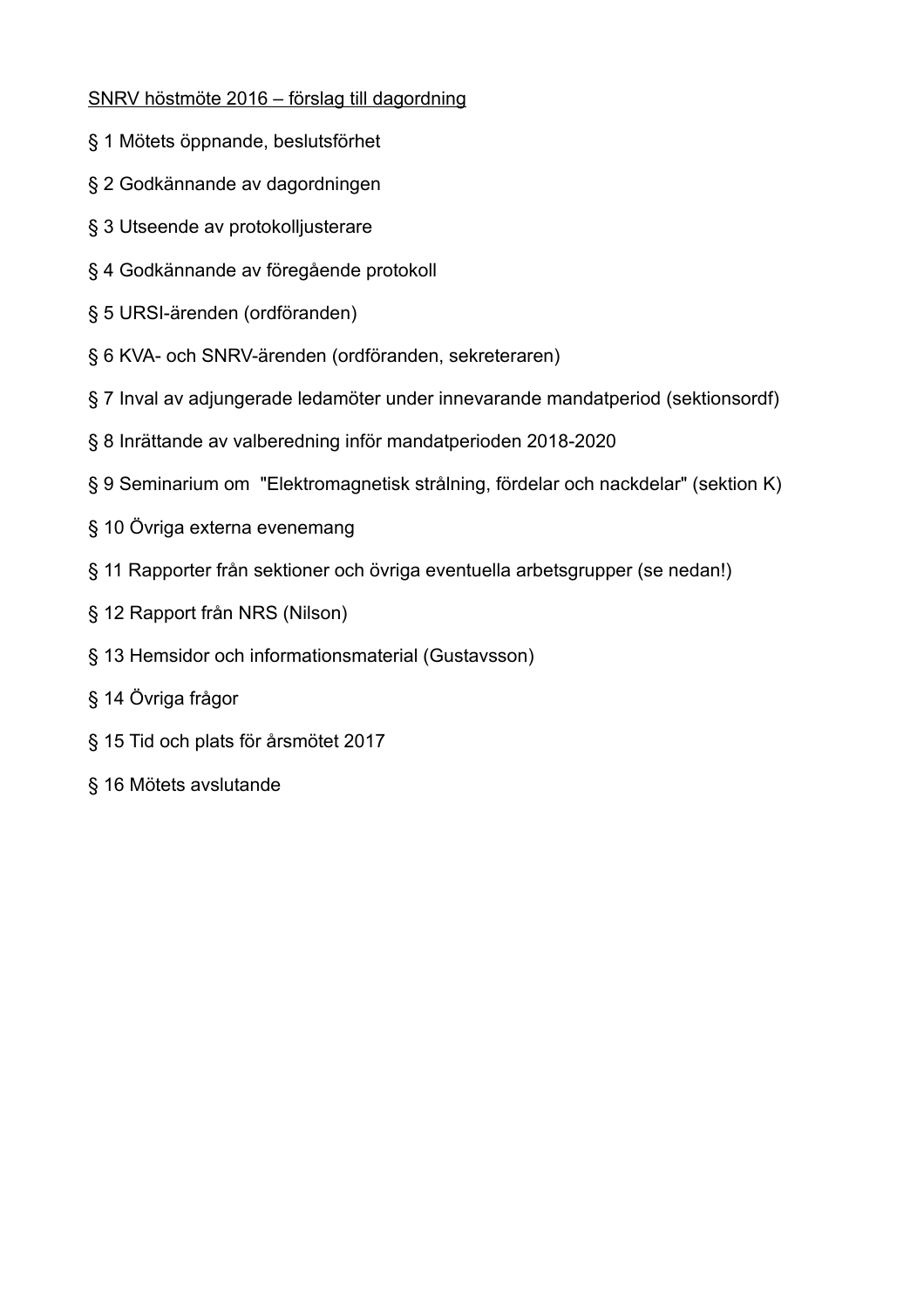SNRV höstmöte 2016 – nytt förslag till dagordning

- § 1 Mötets öppnande, beslutsförhet
- § 2 Godkännande av dagordningen
- § 3 Utseende av protokolljusterare
- § 4 Godkännande av föregående protokoll

§ 5 URSI-ärenden (ordföranden)

§ 6 KVA- och SNRV-ärenden (ordföranden, sekreteraren)

§ 7 Inval av adjungerade ledamöter under innevarande mandatperiod (sektionsordf)

§ 8 Inrättande av valberedning inför mandatperioden 2018- 2020

§ 9 Seminarium om "Elektromagnetisk strålning, fördelar och nackdelar" (sektion K)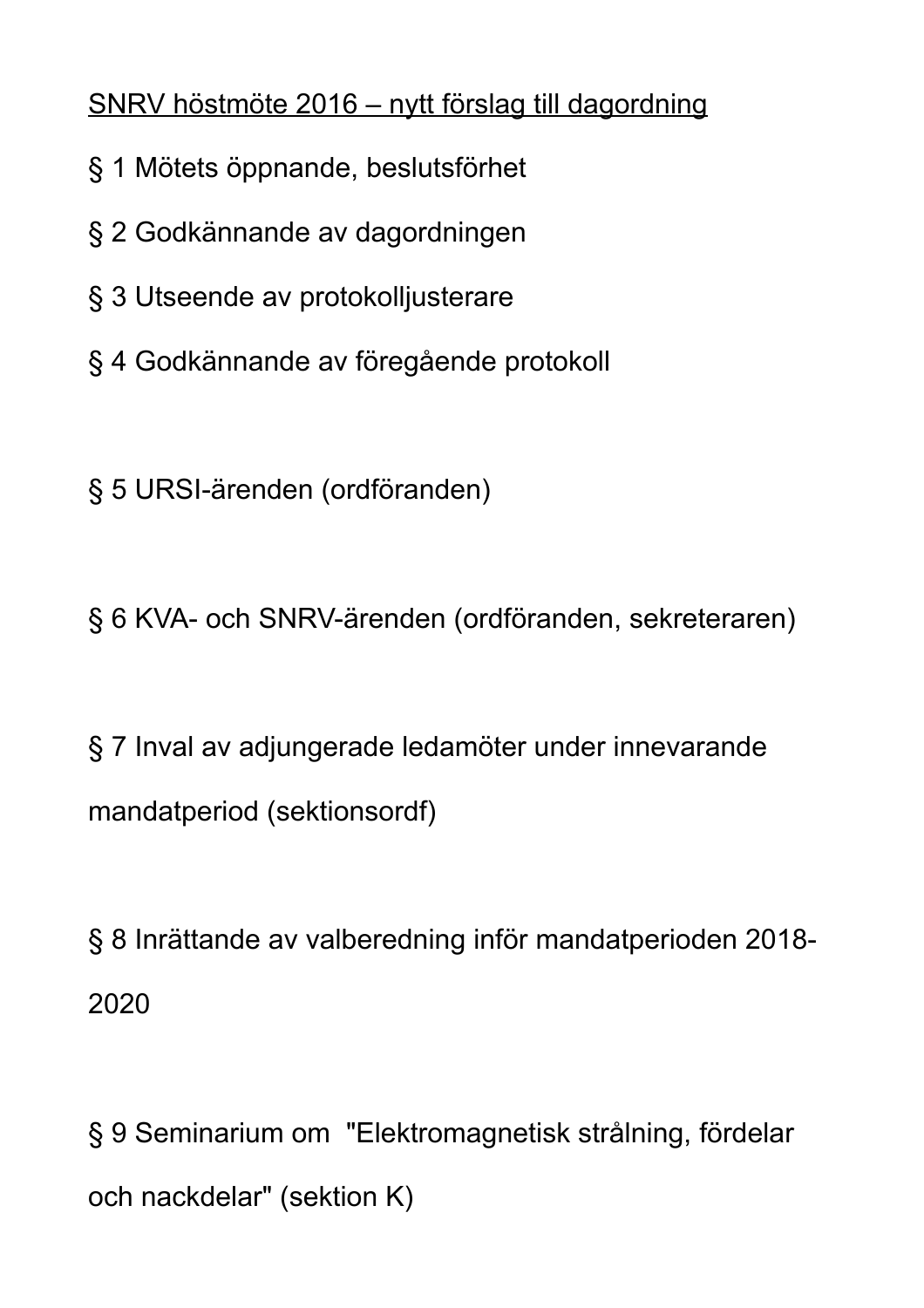§ 10 Övriga externa evenemang

§ 11 Rapporter från sektioner och övriga eventuella arbetsgrupper (se nedan!)

§ 12 Rapport från NRS (Nilson)

§ 13 "Lika villkor" (ordföranden)

§ 14 Hemsidor och informationsmaterial (Gustavsson)

§ 15 Övriga frågor

§ 16 Tid och plats för årsmötet 2017

§ 17 Mötets avslutande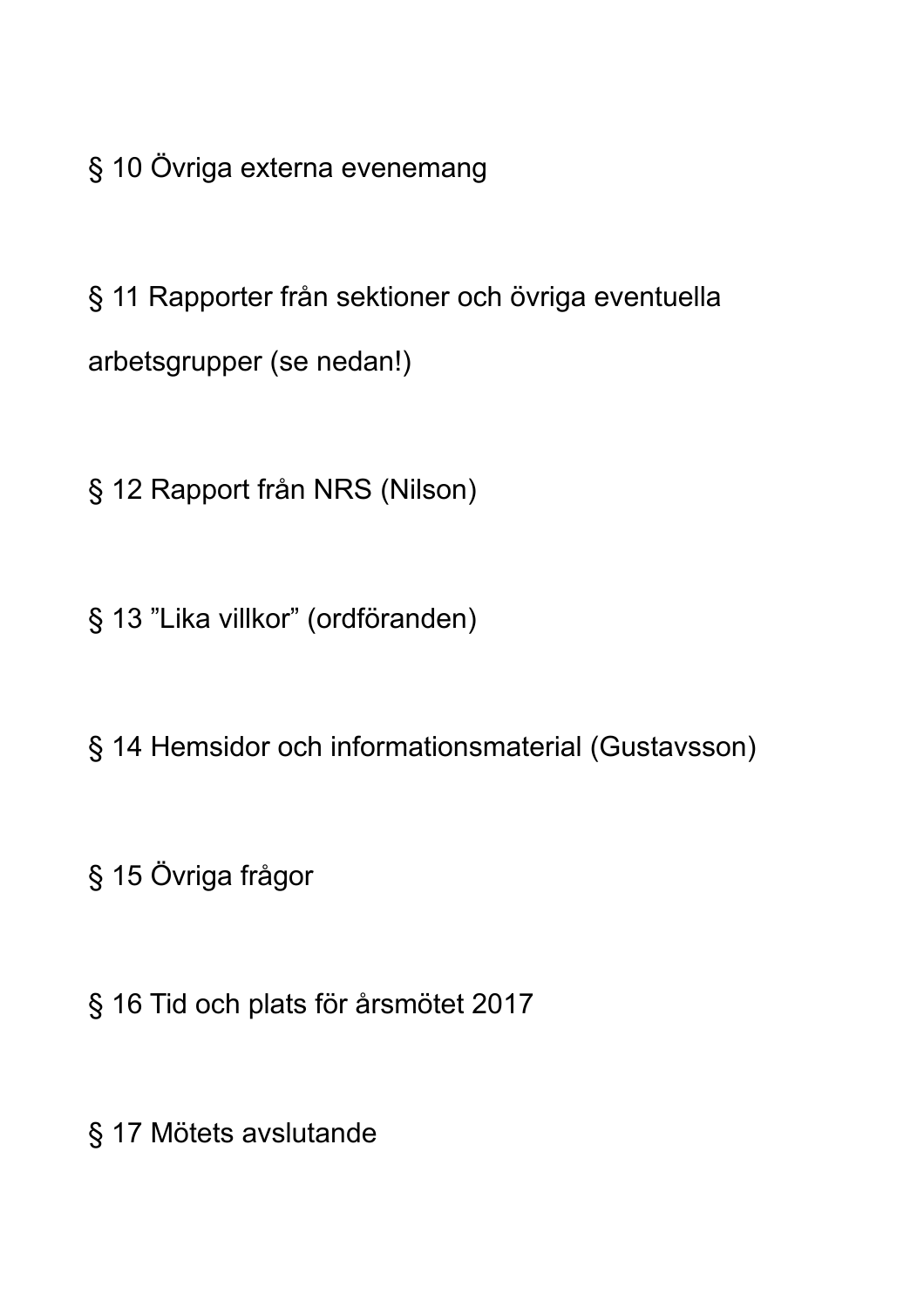# In Memoriam



Staffan Ström sadly and quietly passed away on August 28, 2016, and made the scientific community a lot emptier. His commitment to science, understanding and pin-sharp insight in all his scientific endeavor will be missed by all his many friends – nationally and internationally. Staffan is survived by his wife, Charlotta, and their two daughters, two brothers and a sister.

Staffan Ström was born on September 14, 1934 in Göteborg, Sweden. In 1959, he completed his undergraduate studies at the School of Electrical Engineering at Chalmers, Göteborg, and 1967 he presented his PhD dissertation in mathematical physics at the Institute of Theoretical Physics at the same university.

After his PhD, Staffan spent two years, 1969-1971, at the University of Texas at Austin as a visiting research associate. This was an excellent opportunity for Staffan to develop his knowledge in group theory under the direction of Professor Sudarshan – a skill that later paid well off.

Returning to Göteborg, Staffan moved to another research field. Together with his supervisor, Professor Nils Svartholm, Staffan realized that there was a need for a more applied research at the Institute. The new group, created in the early 70's with Staffan as the obvious leader, was called Applied Mathematical Physics, encompassing applied mathematics in elastodynamics, electrodynamics, and acoustics. The timing for the creation of this group was well found. An excited group of graduate students was eager to pursue the studies under Staffan's supervision, and the group quickly became internationally well reputed.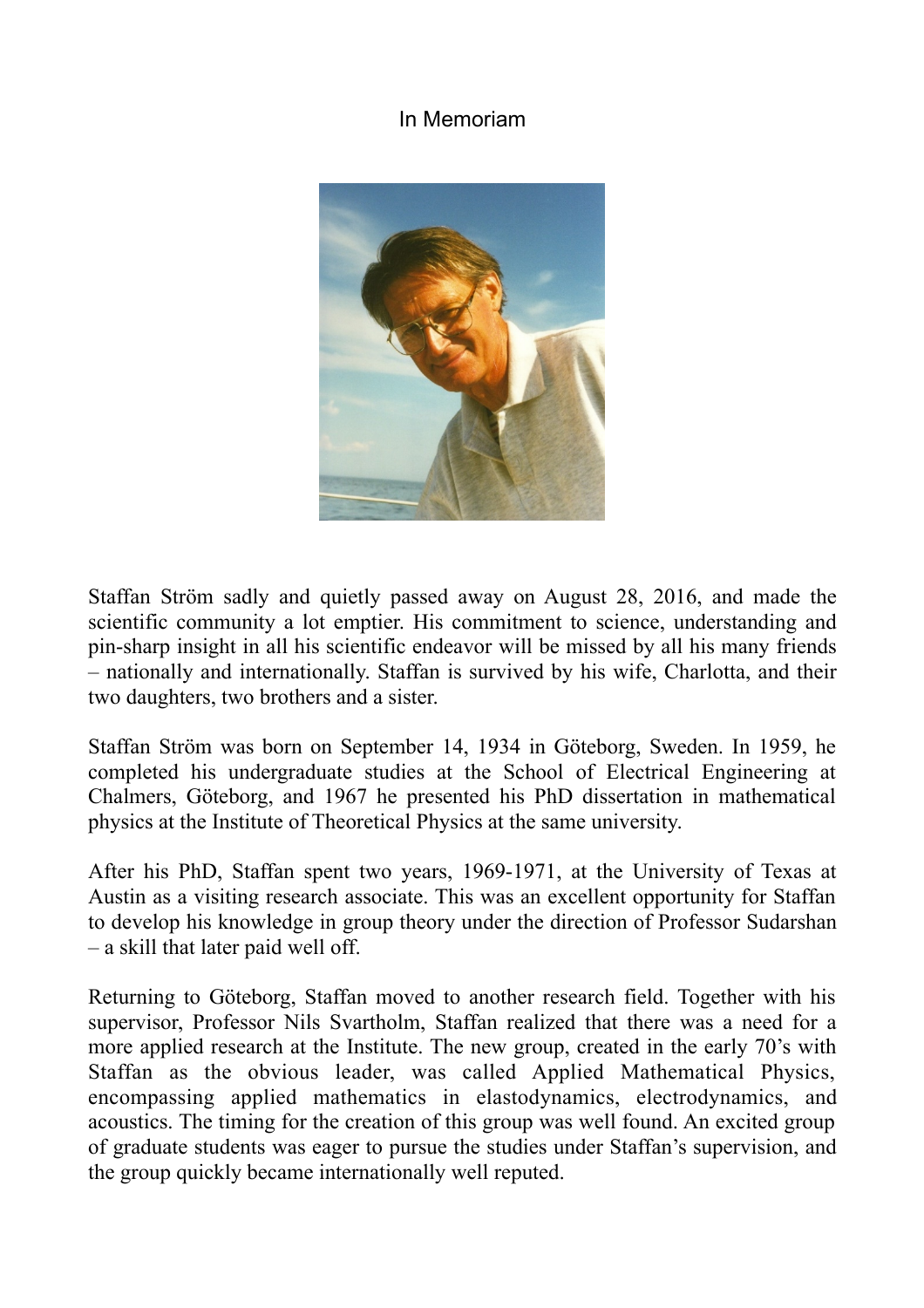In 1984, Staffan was appointed the chair of Electromagnetic Theory at the Royal Institute of Technology (KTH) in Stockholm. This was the well-known chair that Professor Erik Hallén held a decade earlier. Staffan and his family, together with a small group of students from the old group in Göteborg, moved to Stockholm. Staffan stayed at KTH until he retired in 1999, and during these 25 years he built a world leading group in electromagnetic theory and supervised many graduate students. After retirement, he was active for many years. In particular, he was the coordinator and leader of a large research project in antenna applications during 2000-2004.

The scientific work by Staffan is divided into three parts:

- 1. Work concerning the representations of space-time transformations groups
- 2. Work concerning the Null field approach to scattering and wave propagation of time-harmonic elastodynamic, electromagnetic, and acoustic waves
- 3. Work concerning wave-splitting, imbedding and Green function methods in direct and indirect scattering in the time domain

The work in group theory deals with different aspects of the unitary irreducible representations of several space-time transformation groups, such as the Lorentz, Poincaré, de Sitter and Euclidean groups. Both Lie algebra and Lie group methods were investigated. The Poincaré group is the fundamental space-time transformation group of special relativity and the quantum and classical theories of electromagnetism are Poincaré covariant. The Poincaré, and often the more restricted Euclidean, invariance and covariance are of direct relevance for applications in classical electromagnetism. Staffan published several journal and book contributions on group theory, but he also wrote a comprehensive and pedagogical book in group theory, later used as course material at the Institute of Theoretical Physics.

The transition matrix (T-matrix) of a scatterer characterizes the scattering properties of an obstacle completely. In the 60's and early 70's, Peter C. Waterman presented an elegant formulation of the scattering problem and an algorithm to find the transition matrix of a single homogeneous or PEC scatterer. Specifically, Waterman made extensive use of the extinction part of the integral representation of the solution and repeated use of decompositions of the free space Green's function. The formulation is valid up into (and sometimes beyond) the resonance region. In the early 70's, Staffan soon realized that Waterman's work could be extended to more complex scattering geometries. With a background in group theory, Staffan recognized that the Waterman method can be generalized to several scatterers by utilizing the translation properties of the spherical vector waves. These efforts resulted in a large and well cited collection of journal papers and book chapters. Especially, Staffan contributed with several chapters on scattering theory in *Handbook on Acoustic, Electromagnetic and Elastic Wave Scattering* edited by V. V. Varadan, A. Lakhtakia, and V. K Varadan.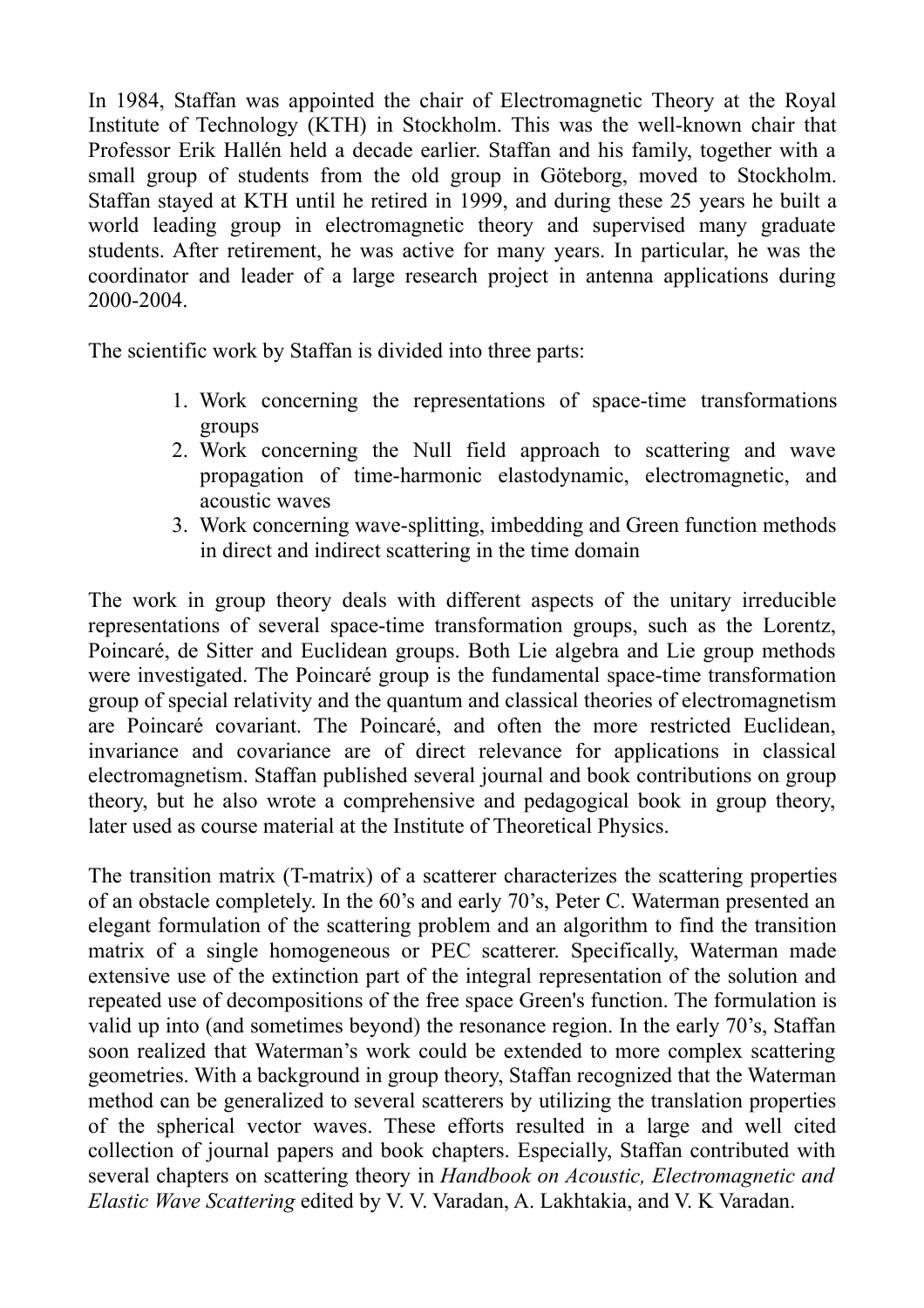Several fundamental mathematical questions concerning Waterman's method (nowadays usually called the Null field approach) are still open, such as questions of convergence and stability of the method. An essential question is whether certain complete system of expansion functions forms a basis, or better still, a Riesz basis, for the relevant L2 spaces. Staffan was interested in such questions and collaborated with several mathematicians to solve these mathematical problems in classical wave scattering.

The theoretical foundations of the direct scattering problem are well understood. Various methods have been developed and the pertinent scattering characteristics of a scattering problem can be solved numerically. In contrast to the direct scattering problem, the inverse scattering problem lacks this knowledge and understanding, and the problem suffers several salient ill-posed steps. Under several years Staffan worked on imbedding algorithms to solve and understand the ill-posedness of the inverse scattering problem. First in one space dimension, in particular, transmission along a non-uniform LCRG line for which all of L, C, R, and G depend on the length coordinate along the line, and later, together with his graduate students and professor Vaughan Weston, in three spatial dimensions. Out of Staffan's many results, he showed that the inverse problem, in which the reflection kernel is taken as the given input data, is well-posed in the time-domain setting, i.e. the deconvolution is the only ill-posed step. His scientific accomplishments in this field are collected in the book *Time Domain Wave-splitting and Invers Problems*, coauthored together with Sailing He and Vaughan Weston.

Out of Staffan's wide scientific production, his 1973 Physical Review D paper on scattering by several scatterers is the paper that has obtained most attention. Staffan realized early that translation of spherical waves could be used to solve scattering by many objects, and he was one of the first to quantify the multiple scattering contributions within the framework of Waterman's Null field approach. Staffan's background in group theory was instrumental in solving this problem. He also extended Waterman's Null field approach to handle layered object of increasing complexity. In 2002, Staffan became IEEE Fellow for his contributions to Null field approach to multiple scattering problems.

Staffan made several important contributions to the URSI community during almost three decades, and he encouraged his students early in their career to participate in the URSI activities and conferences. This engagement in URSI – both nationally and internationally – was extended when Staffan was appointed the chair in Stockholm. In particular, his engagement in the Swedish National Committee (SNRV) – one of the national committees under the auspices of the Royal Swedish Academy of Sciences (KVA) – increased, and this commitment had a major impact on the development of radio science in Sweden. Under his chairmanship (1994-2005), SNRV became an active network for mutual cooperation, crucial for a nation like Sweden, which wants to remain in the forefront of radio science and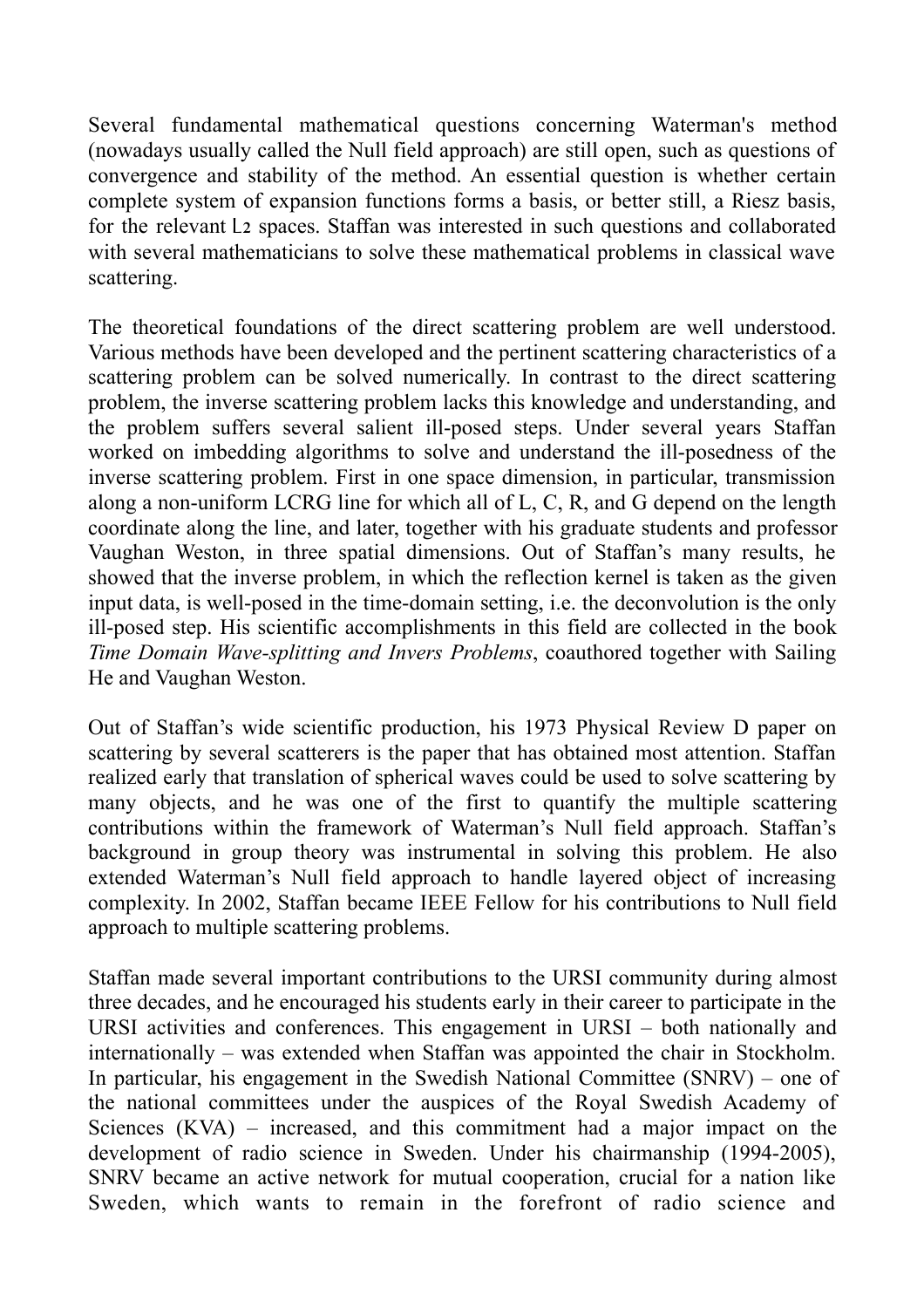telecommunication applications. Moreover, Staffan also strengthened the Nordic collaborations in the field, especially with our Finnish radio scientists. Staffan became honorary member of the SNRV after his retirement.

Internationally, Staffan played an important role in URSI. He organized the Electromagnetic Field Symposium in Stockholm 1989. During 1999-2002 he was the chairman of Commission B (Fields and waves), with special responsibilities to organize the Electromagnetic Field Symposium 2001 in Victoria, Canada. As chairman, he was also in charge of the activities in the Commission B program at the URSI GA in Maastricht 2002.

Staffan had a remarkable talent to make his graduate students feel happy, important, and inspired in their endeavor towards the PhD. His friendly, diplomatic and modest personality also made our many visiting scientists feel recognized and appreciated. The atmosphere in the group was easy going, relaxed, and full of humor*,* and it was always a pleasure to go to work with Staffan as a leader.

Staffan was a passionate sailor and he owned several yachts through the years. When the weather and time permitted, he spent his leisure time in the archipelagos of Göteborg and Stockholm and further out on the Baltic Sea. Staffan also shared the love for art and music with his wife Charlotta.

With the death of Staffan, Sweden lost a great leader and scientist, and we who have been fortunate to interact with Staffan mourn him. Fortunately, his scientific work remains, and it will inspire future generations of radio scientists.

*Gerhard Kristensson, Professor Emeritus in Electromagnetic Theory, Lund University, and former chairman of the Swedish National Committee of URSI*

*Carl-Henrik Walde, Chief Engineer Emeritus and Manager of the Radio Division, Swedish Defence Material Administration, and secretary of the Swedish National Committee of URSI*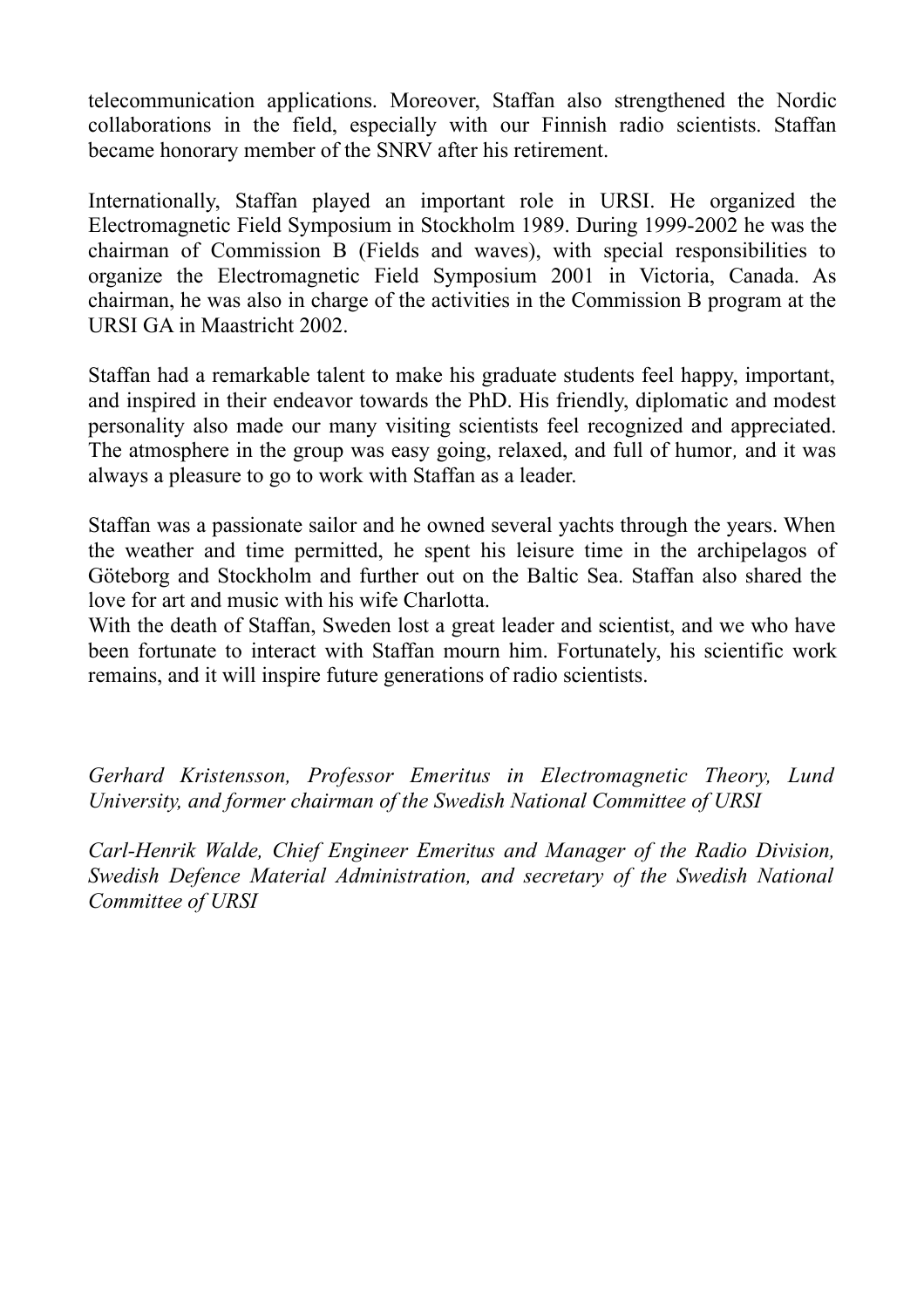# **PRELIMINÄRT!**

### Protokoll fört vid höstmöte med Nationalkommittén för Radiovetenskap tisdagen den 17 maj 2016 i Umeå

Nedanstående ledamotsförteckning visar närvaroläget:

| ledamot           | funktion                   | närvarande                | förhinder                 |    |
|-------------------|----------------------------|---------------------------|---------------------------|----|
| Bäckström         | hedersledamot              |                           | X                         |    |
| Carlsson, Jan     | ordf A                     |                           | $\boldsymbol{\mathsf{x}}$ |    |
| Carlsson, Olov    |                            |                           | X                         |    |
| Gustavsson        |                            | X                         |                           | AU |
| Hamnerius         | $\overline{\text{ordf K}}$ | $\boldsymbol{\mathsf{x}}$ |                           |    |
| Hultqvist         | hedersledamot              |                           | $\boldsymbol{\mathsf{x}}$ |    |
| Häggström         | ordf G                     | $\boldsymbol{\mathsf{x}}$ |                           |    |
| Johansson         | vice ordf, ordf F          | $\mathsf{\overline{x}}$   |                           | AU |
| Kristensson       | hedersledamot              | $\pmb{\times}$            |                           |    |
| Leyser            | ordf H                     | $\boldsymbol{\mathsf{x}}$ |                           |    |
| Lindqvist         | ordf J                     |                           | X                         |    |
| Ljunggren         |                            |                           | $\boldsymbol{\mathsf{x}}$ |    |
| Markström         | $\overline{\text{ordf C}}$ |                           | $\boldsymbol{\mathsf{x}}$ |    |
| Nagarajan         |                            |                           | $\boldsymbol{\mathsf{x}}$ |    |
| <b>Nilson</b>     |                            |                           | $\boldsymbol{\mathsf{x}}$ | AU |
| Olofsson          |                            |                           | $\boldsymbol{\mathsf{x}}$ |    |
| Pellinen Wannberg | $\overline{\text{ordf}}$   | X                         |                           | AU |
| Rydberg           | ordf D                     |                           | $\boldsymbol{\mathsf{x}}$ |    |
| Silfverskiöld     |                            |                           | $\boldsymbol{\mathsf{x}}$ |    |
| Sjöberg           | ordf B                     | $\boldsymbol{\mathsf{X}}$ |                           |    |
| Ström             | hedersledamot              |                           | $\boldsymbol{\mathsf{x}}$ |    |
| <b>Viberg</b>     |                            |                           | X                         |    |
| Walde             | sekr                       | X                         |                           | AU |
| Wiklundh          | ordf E                     | IX.                       |                           |    |

Herrar Hultqvist, Olofsson och Viberg är ledamöter i KVA.

Nilson är ordförande i den SNRV stödjande stiftelsen NRS, Nordiska RadioSamfundet.

Deltagande var 9 ordinarie, 1 hedersledamot och 1 adjungerad (Gudmund Wannberg), totalt 11 ledamöter.

Mötet ägde rum på Umeå universitet. På kvällen hade ordföranden ordnat ett mycket uppskattat samkväm på hotell Pilen och på dagen därpå ett mycket intressant studiebesök på Umeå Energicentrum i Klabböle med sitt historiska vattenkraftverk.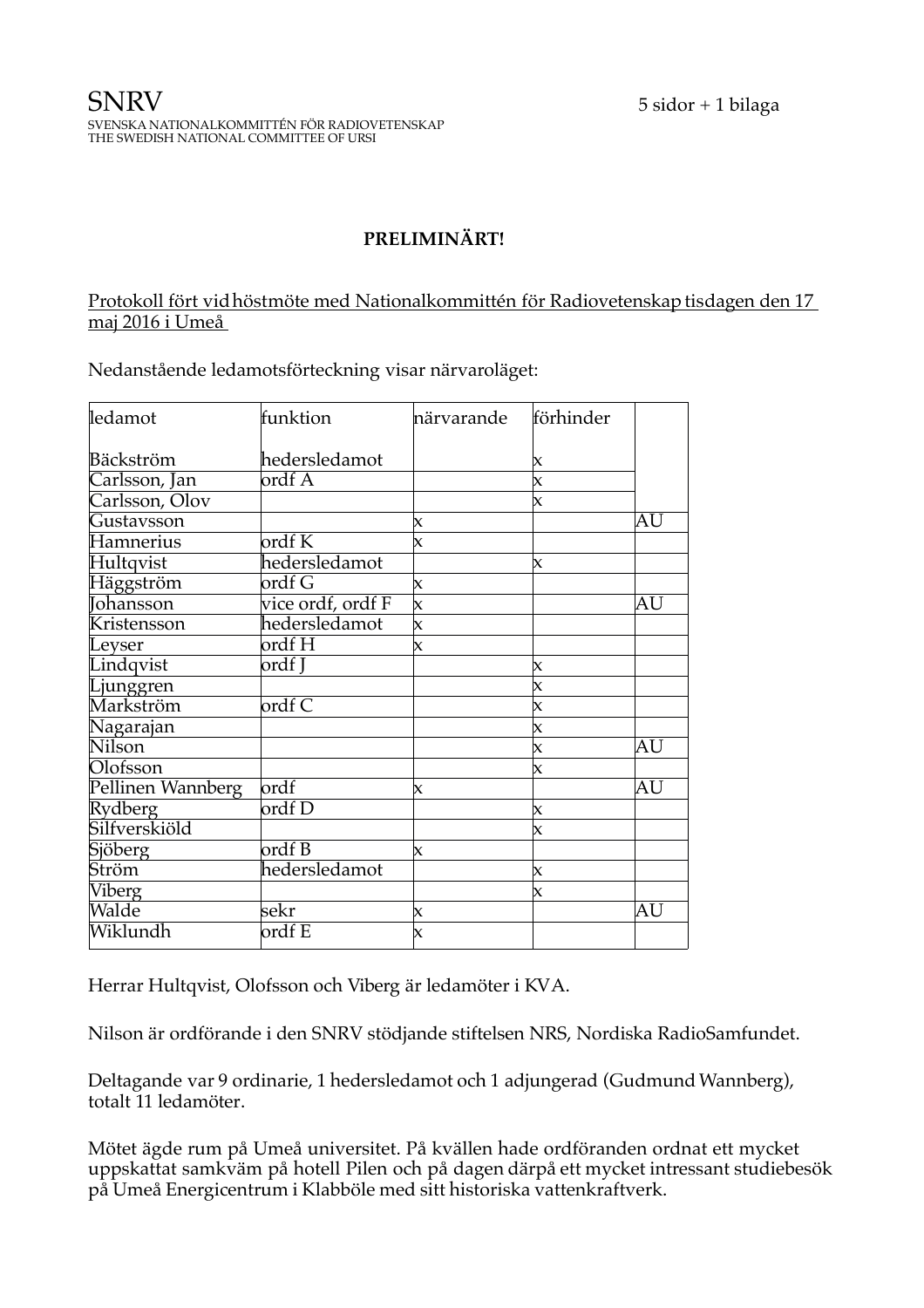## § 1 Mötets öppnande, beslutsförhet

Mötet öppnades av ordföranden Asta Pellinen Wannberg som hälsade ledamöterna välkomna.

Mötet var inte beslutsmässigt men besluten gäller såframt ingen opponerar sig.

§ 2 Godkännande av dagordningen

Dagordningen (bilaga 1) godkändes.

§ 3 Utseende av protokolljusterare

Till justeringsperson att jämte ordföranden justera protokollet utsågs Thomas Leyser.

§ 4 Godkännande av tidigare protokoll

Protokollet från höstmötet den 20 oktober 2015 godkändes och lades till handlingarna.

§ 5 URSI-ärenden (Pellinen Wannberg)

KVA skall betala medlemsavgiften €4140 till URSI.

URSIs "Asia Pacifc" möte äger rum 21-25 augusti 2016 i Seoul, Korea. Det är få anmälda (ännu ingen från Sverige).

URSIs General Assembly (GA) äger rum 19-26 augusti 2017 i Montreal, Canada. Man har haft samarbetsproblem i organisationskommittén vilket medfört personbyte.

Ett URSI "Baltic" möte skall äga rum i Poznan, Polen, den 22-24 maj 2018. SNRV kan stöda men inte ekonomiskt. Man bör eftersträva deltagare från Estland, Lettland och Litauen; samråd tas med Finland (Ari Sihvola).

URSI har fått ny adress.

§ 6 URSI General Assembly 2020 i Sverige? (Johansson)

Enligt beslut på höstmötet 2015, där protokollets § 9 ger en utförlig bakgrund, skall SNRV överväga att kandidera för URSI GA 2020.

Efter Joakim Johanssons inledning följde en diskussion där de ekonomiska aspekterna vägde tungt. SNRV beslutade att inte ansöka. En bidragande orsak var att bland dem, som skulle vara med i arrangemangen, var adjungerade ledamoten Per-Simon Kildal som tyvärr avlidit.

Arbetsgruppen bestod av Joakim Johansson, sammankallande, Jan-Olof Gustavsson, Tommy Ljunggren, Asta Pellinen Wannberg och Daniel Sjöberg; den avtackades och upplöstes.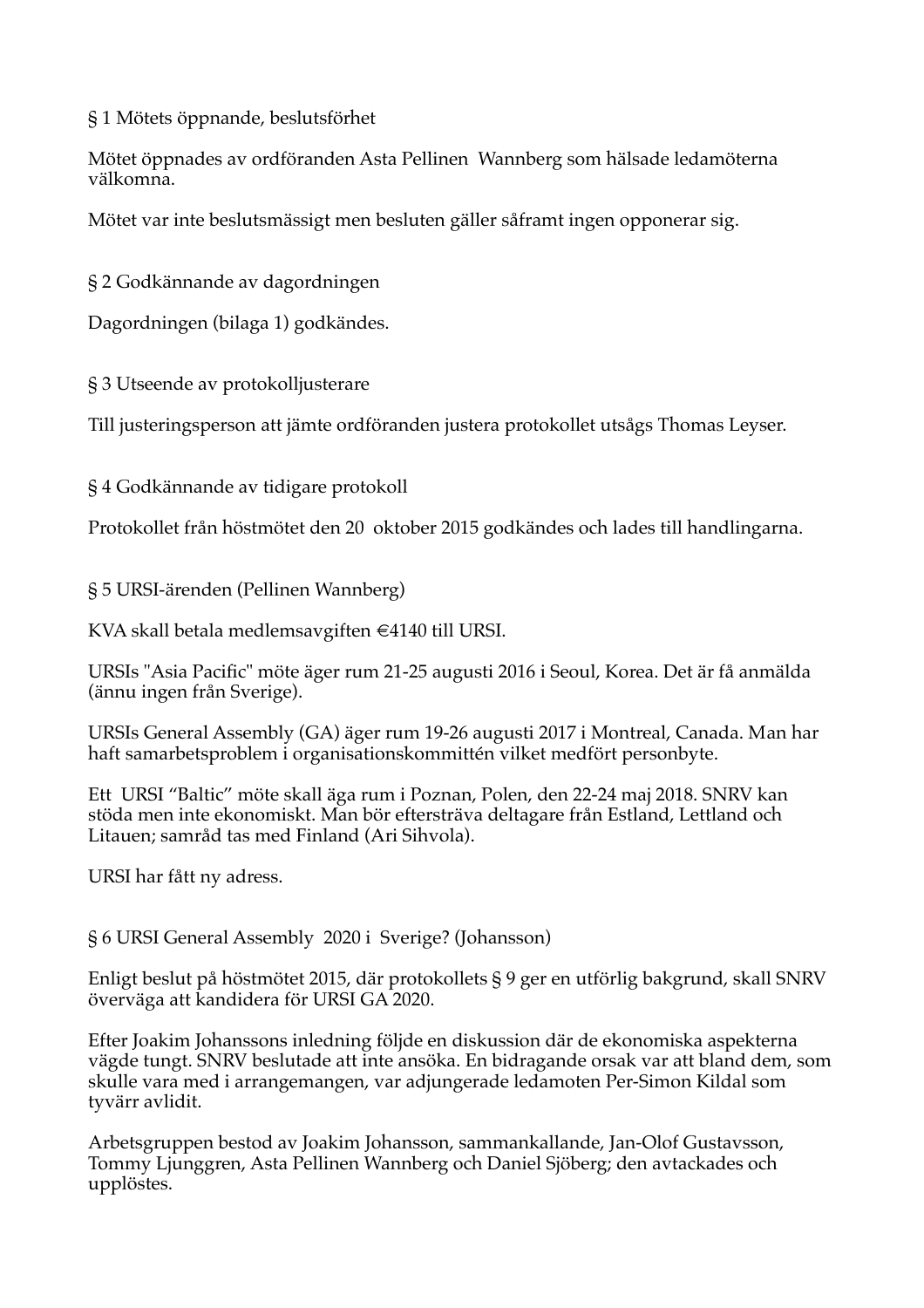§ 7 SNRV-ärenden (Pellinen Wannberg, Walde)

"Åskforskningsprofessorn" Stig , ordförande i SNRV 1970-1984, har avlidit.

Som nämnts ovan har Per-Simon Kildal avlidit sedan han under EuCAP 2016 i Davos, Schweiz, i april i drabbats av hjärtproblem. Per-Simon var som professor på Chalmers en drivande kraft inom antennområdet, taget i vid bemärkelse.

En sak som ibland kommer upp gäller genusobalansen inom radiovetenskapen vilken anses större i Sverige jämfört med övriga Europa och övriga delar av världen. Det är osäkert är om det verkligen är så. Johansson tar fram en enkät som skall sändas på remiss till ledamöterna.

§ 8 KVA-ärenden (Walde)

Redovisas på andra platser.

§ 9 Ev inval av adjungerade ledamöter för mandatperioden

Invaldes i A:

Mattias Elfsberg FOI, Kristian Karlsson SP, Jörgen Stenarson Chalmers, Klas Yhland RUAG (föreslagna av ordföranden sektion A Jan Carlsson med stöd av Yngve Hamnerius och Kia Wiklundh)

Invaldes i E:

Tomas Hurtig FOI (föreslagen av ordföranden sektion E Kia Wiklundh med stöd av …................... och ...................................)

Invaldes i G:

Anders Tjulin Eiscat (föreslagen av ordföranden G Ingemar Häggström med stöd av Thomas Leyser och ….........................)

Det anmäldes att adjungerade ledmöterna K-G Lövstrand och Lars Ladell begärt utträde ur SNRV.

### § 10 Symposium på KVA hösten 2016 (Hamnerius)

SNRV skall i samband med sitt höstmöte på KVA anordna "Elektromagnetisk strålning, fördelar och nackdelar", ett symposium med biologisk-medicinsk inriktning som skall täcka tänkbara skadeverkningar, terapeutiska möjligheter och trådlös mätteknik. Det planeras en eftermiddagssession och en kvällsession, anpassad även för allmänheten.

Exempel på föredrag: EU-direktiv med nya gränsvärden för elektromagnetiska fält i arbetslivet Bendensitetsanalysator för analys av läkning av frakturer. Mikrovågsteknik för bildgivande diagnostik av bröstcancer "Strokefnder" att med elektromagnetiska fält snabbt se om det är blödning eller propp

Även sådana symposier som detta är att anse som efterföljare till RVK.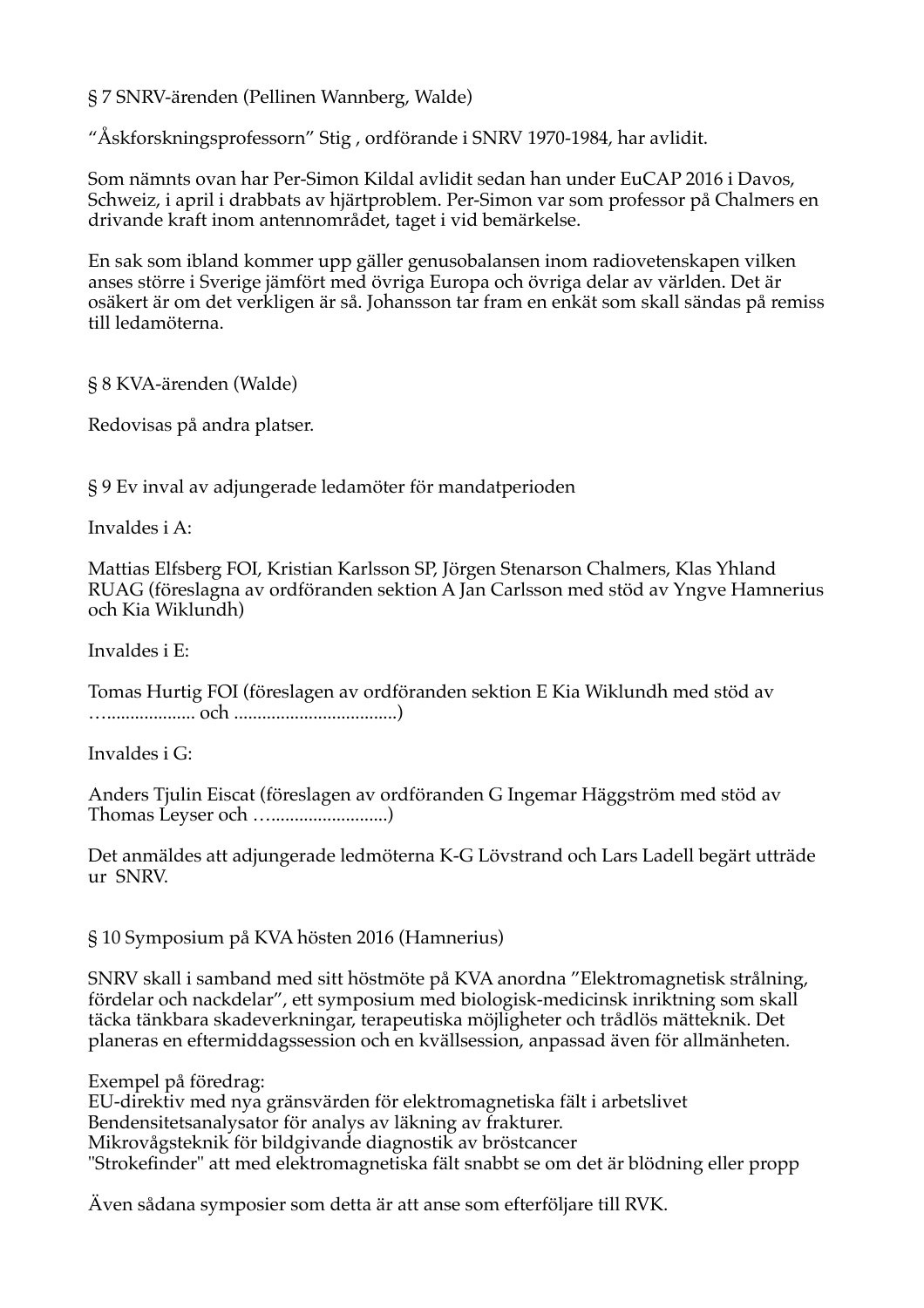§ 11 Rapporter från sektioner och övriga arbetsgrupper

Inkomna rapporter förvaras i SNRV arkiv; här kan nämnas:

A och E har haft möte på SP i Borås.

B nämnde att Aaltouniversitetet i Helsingfors arrangerar URSI Commission B International Symposium on Electromagnetic Theory (EMTS 2016), 14-18 augusti 2016, vecka 33.

B och D meddelade att 2018 års "RVK/Swedish Microwave Days" arrangeras på LTH.

C meddelade att ÅF har radiodag den 19 maj 2016.

D redovisade Swedish Microwave Days, ett samlingsnamn för (de tidigare) konferenserna Antenn, EMB och GHz, som ägde rum i Linköping 15-16 mars och var mycket lyckade. Dessa dagar är till del att anse som efterföljare till RVK, SNRVs RadioVetenskapliga Konferens, där vi efter drygt 50 år med RVK fått ändra konceptet.

E nämnde att SNRV/E och IEEE/EMC har haft möte på FOI.

F och B samverkar

G Eiscat\_3D User Meeting äger rum i Uppsala den 18-19 maj. …................. Stenbacken vid Torneträsk.

H Svenska Rymdplasmamötet …........... 30 år sedan den mycket lyckosamma Vikingsatelliten sändes upp. MSB, Myndigheten för Samhällssäkerhet och Beredskap, satsar 20 MSEK på forskning om solstormar (IRF, FOI, SU Solfysik)

K Sektionsordföranden har blivit pensionär.

§ 12 Rapport från NRS (Walde)

HF 16, den 11e kortvågsradiokonferensen på Fårö anordnas den 15-17 augusti 2016, vecka 33. NRS biträds av WRAP International där ledamoten i SNRV Olov Carlsson är teknisk direktör i företaget. Carlsson är ny ordförande från konferensen, assisteras av företrädaren Walde.

SNRV ordförande skall undersöka om hon kan deltaga; det fnns konkurrerande konferenser samma tidsperiod.

§ 13 Hemsidor och informationsmaterial (Gustavsson)

Eftersom KVA inte längre erbjuder webhotell till nationalkommittéerna har SNRV fyttat till ett sådant i Danmark.

Gustavsson efterfrågade som vanligt underlag så att han kan hålla hemsidan aktuell.

Johansson lovade titta på vilka uppgifter som lämpligen läggs på SNRVs hemsida såsom namn, titel, affliation, epostadress och eventuellt telefonnummer.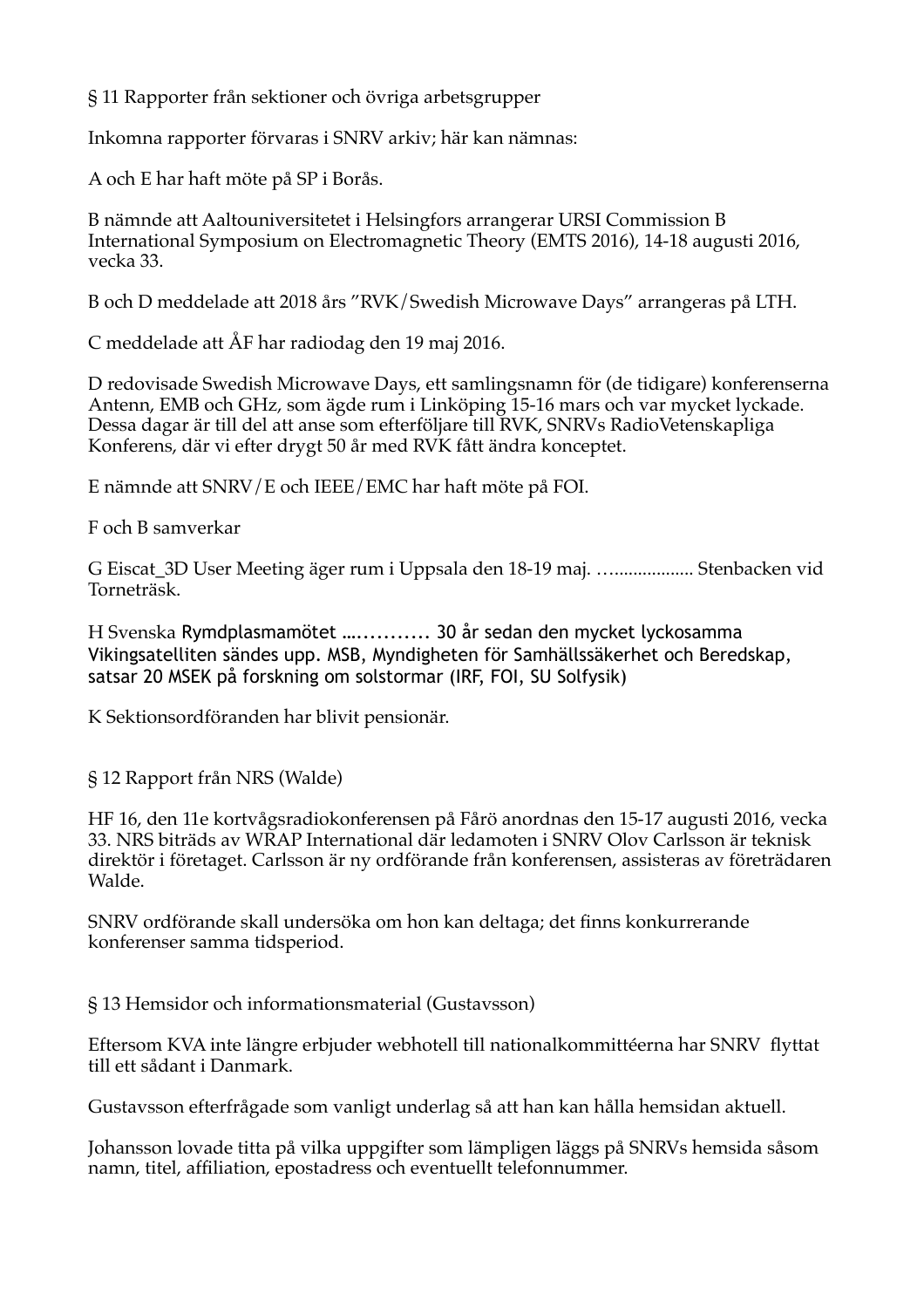## § 14 Övriga frågor

SSA, Sveriges Sändareamatörer, har haft årsmöte i Täby i april med en panelldebatt om radioamatörernas samhällsnytta när andra sambandssystem överbelastas. Moderator var C-H Walde, SM5BF. Som skall skriva en sammanfattande promemoria för vidare arbete; avsikten är att ta fram regler och råd i en liten handbok.

Walde nämnde också att det fanns ett "radioamatörernas internet" AMPRnet som ligger under universitetsdatanätet SUNET.

§ 15 Tid och plats för höstmötet 2016

Höstmötet skall äga rum den 15 eller 16 november på KVA, samordnat med sektion K:s seminarium. Exakt dag bestämmer i förening ordföranden i SNRV och ordföranden i sektion K.

Ordföranden avslutade mötet.

Vid protokollet:

C-H Walde

Justeras:

Asta Pellinen Wannberg Thomas Leyser